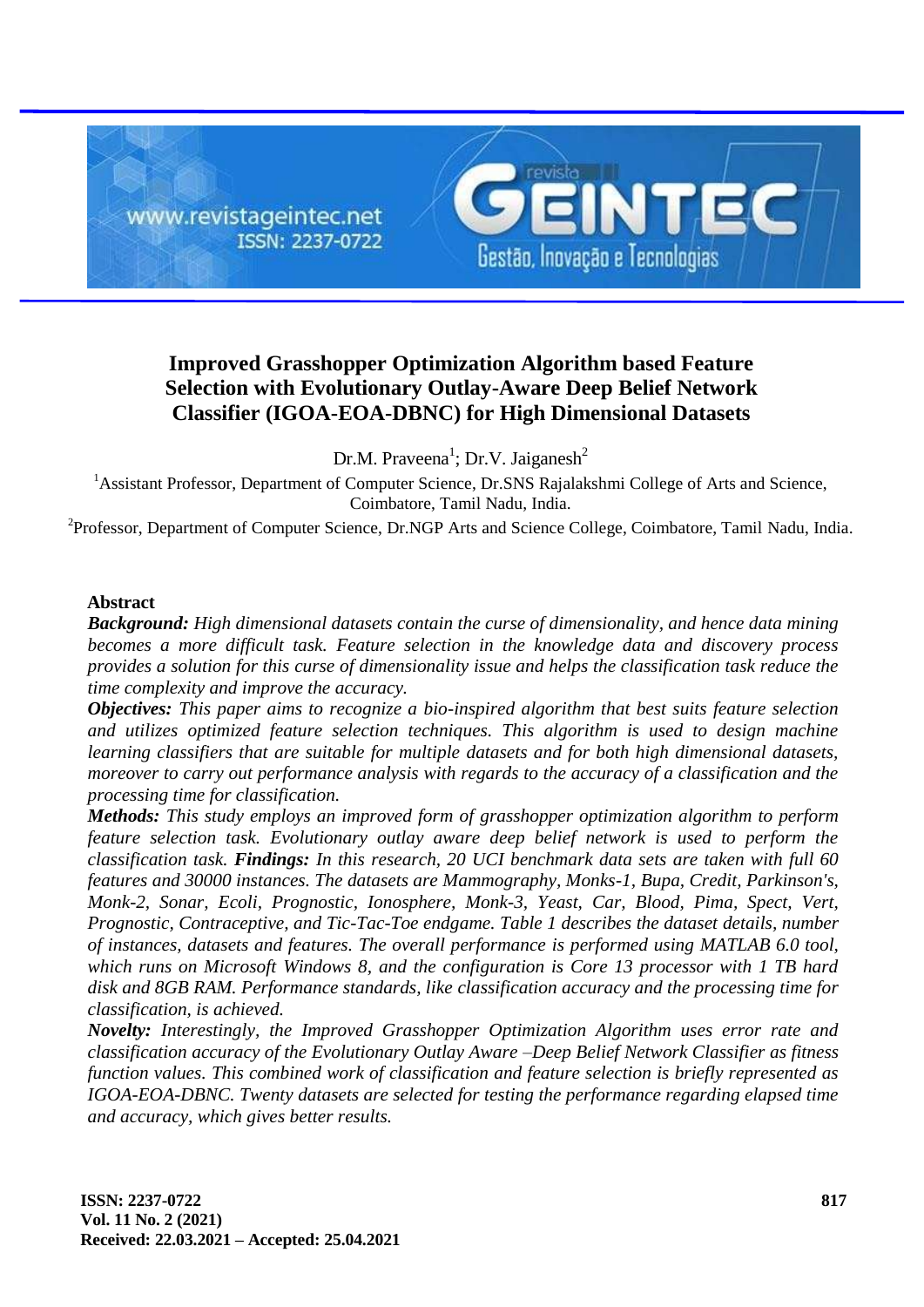**Key-words:** Data Mining, Feature Selection, Grasshopper Optimization Algorithm, Deep Belief Network, Evolutionary Algorithm, Classification Accuracy, Elapsed Time.

# **1. Introduction**

In computer science, Data mining is one of the effective methods, likewise data innovation. The data mining process removes invisible data from the dataset with the help of the learning data disclosure movement for the last two decades. Machine Learning algorithms are combined to perform data mining assignments. This algorithm increases driving ramifications in the research field. ML is one of the type of artificial intelligence (AI) that enables a computer to be prepared without being directly customized. ML learning is based on disseminating computer programmes that can adapt and evolve in response to new data over time. The three types of ML algorithms are support, supervised and unsupervised learning. The enhancement of ML is interconnected to data mining [1]. Machine learning and data mining look to adjust an enquiry from beginning to end, for examples. ML uses data to identify design in data and adjust program activities from now on to distinguish data from human knowledge in data mining applications.

The assignment of deducting importance from named preparing data which consists of a collection preparing precedents, is known as Supervised Machine Learning. In this, each occurrence involves an information object (typically a vector amount) and fundamental yield esteem( likewise be suggested as a supervisory flag). Using the preparation data, the supervised learning algorithm performs investigation tasks and builds a mapping precedent capacity. This algorithm determines the Classmark for secured cases and the identical conditions with precision.

The supervised algorithm creates more minor complexes from the preparation data to suggest circumstances in an "adjusted" scheme. This algorithm is used in various utilization regions, including fabricating, securities exchange prediction, money, testing, promoting, etc. Improved Grasshopper Optimization Based Feature Selection with Evolutionary Outlay-Aware Deep Belief Network Classification (IGOA-EOA-DBNC) for important datasets results from this research. To reduce the classification time and to increase the prediction accuracy, the IGOA-EOA-DBNC is used. The remainder of the paper is laid out as follows: The work is introduced in Section 1. Section 2 discusses some of the associated works. Section 3 explains the proposed works. Discussions and outcomes are presented in Section 4. Section 5 contains the conclusions. The remainder of the paper is laid out as follows: The work is introduced in first section. Section 2 discusses some of the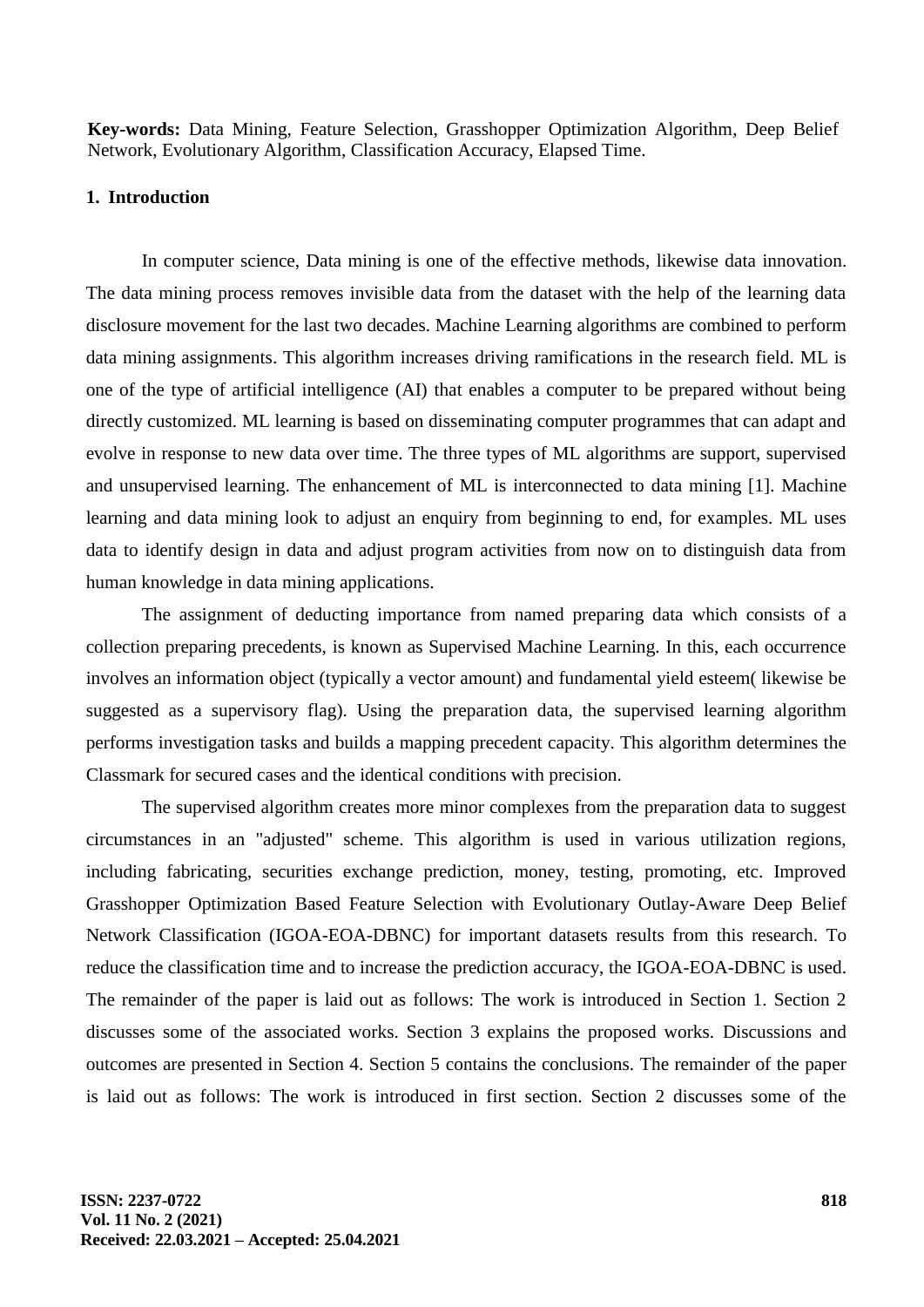associated works. Section 3 explains the proposed works. Discussions and outcome are presented in Section 4. Section 5 contains the conclusion.

#### **2. Proposed Work**

### **2.1. Outline of Grasshopper Optimization Algorithm**

The two main stages of nature-inspired algorithms are exploration and utilization, aiming to increase the convergence speed and avoid local optima when trying to find a target. The search agents controlled to operate within the search space. The search agent moves quickly during the discovery process. Grasshoppers like normal objective, are responsible for all processes (food source). The simulation of Grasshopper[13] character is expressed as

$$
X_i = r_1 S_i + r_2 G_i + r_3 A_i \tag{1}
$$

The i-th position of Grasshopper is given as  $X_i$  the social interaction  $S_i$  is explained in the  $2^{nd}$  equation., where  $G_i$  is the force of gravity on the i-th Grasshopper, the wind advection  $A_i$  is defined in Eq.[5]. Within the interval [0,1] the random numbers are expressed as  $r_1$ ,  $r_2$ , and  $r_3$ 

$$
S_{i} = \sum_{j=1, j \neq i}^{N} s(d_{ij}) \hat{d}_{ij}
$$
 (2)

The Euclidean distance  $d_{ij}$  is the distance between j-th and i-th grasshopper, which is derived as

$$
d_{ij} = \left| x_j - x_i \right|.
$$

Where, the unit vector from i-th to j-th Grasshopper is calculated as, *ij j i*  $\int$ <sup>*ij*</sup> *d*  $x_i - x$ *d*  $\overline{a}$  $\hat{u}_{ii} = \frac{x_i - x_i}{t}$ . The force

strength is given as S, and it is computed as below in Eq.3,

$$
s(r) = fe^{\frac{-r}{l}} - e^{-r}
$$
 (3)

The attraction intensity is represented as f, and the attractive length scale is 1. More details on the impact of attraction and repulsion on the character of artificial grasshoppers can be found in the original GOA paper (Saremi et al., 2017). The authors conducted extensive experiments to examine the characteristics of grasshoppers with varying values of 1 and f, and they discovered that repulsion can occur between any two grasshoppers if their distance is within the range [0,2.079]. When a grasshopper is 2.079 units apart from other Grasshopper, it reaches the comfort zone.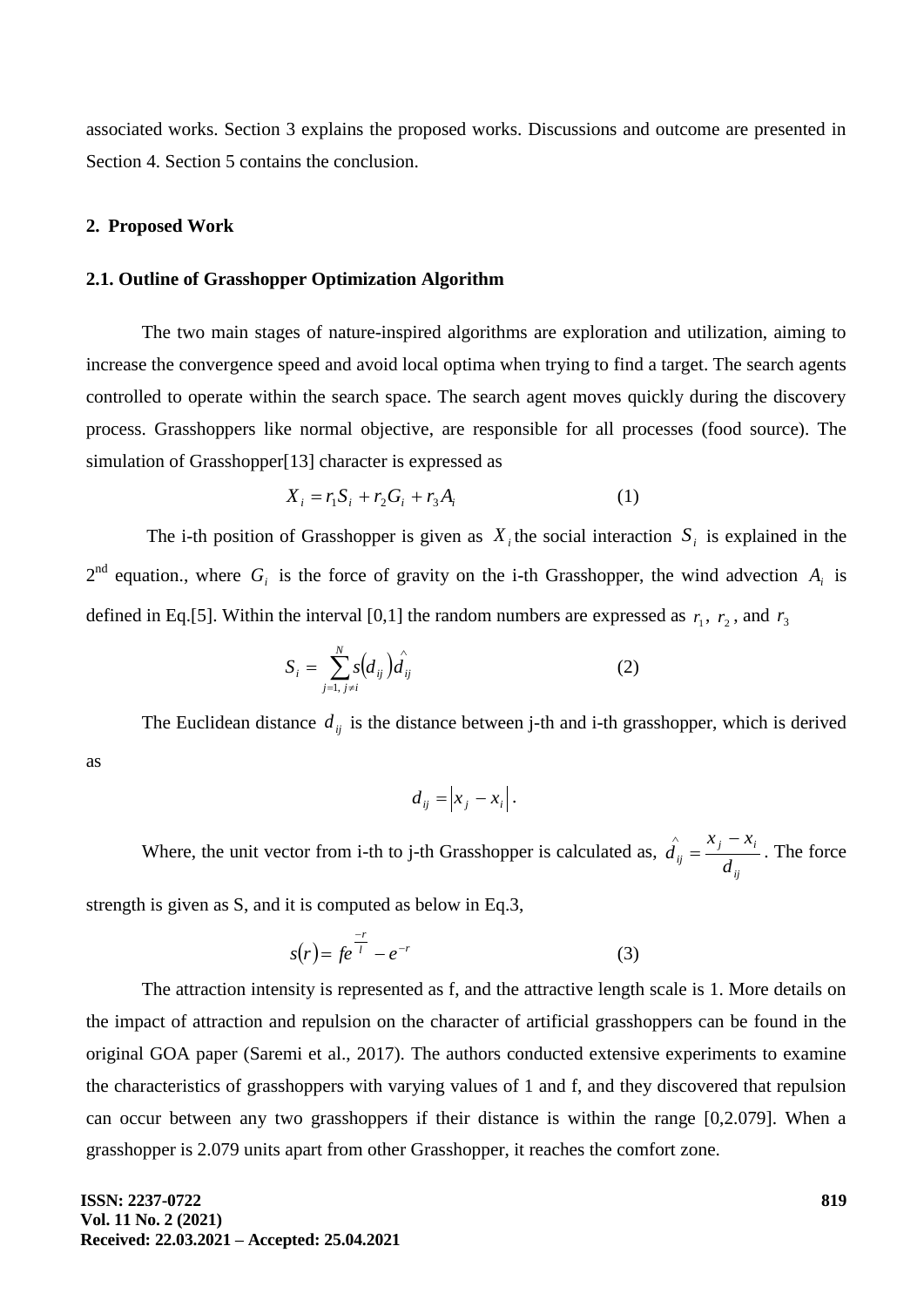$$
G_i = -g \times \stackrel{\wedge}{e}_g \tag{4}
$$

'g' represents the gravitational constant. A unity vector pointing towards the earth's centre is expressed as  $\hat{e}_e$ *g e* .

$$
A_i = u \times \hat{e_w} \tag{5}
$$

In which u stands for constant drift and a unit vector in the wind's direction is defined as  $e_1$ <sup>2</sup> *w e* . Since nymph grasshoppers lack wings, wind direction has a significant impact on their movements. The i-th Grasshopper's new location is determined by the position of all other grasshoppers. The position of the target (food source) and its current position is described in Eq.(6).

$$
X_i^d = c_1 \left( \sum_{j=1, j \neq i}^{N} c_2 \frac{ub_d - lb_d}{2} s \left( x_j^d - x_i^d \right) \frac{x_j - x_i}{d_{ij}} \right) + \hat{T_d}
$$
 (6)

In which the  $D^{th}$  dimension upper bound is given as  $ub_d$ , where the  $lb_d$  is the lower bound in

the *D*<sup>th</sup> dimension, the target the value of D th dimension value is defined as  $s(d) = fe^{-d} - e^{-d}$ ;  $\hat{T}_d$ and, the decreasing coefficient c contract the attraction region, repulsion region and the comfort zone. Consider that S is the same as the S portion in Eq.(1). The gravity component G, on the other hand, has been ignored, and the wind direction A accepts the target  $\hat{T}_d$ . The adaptive parameter c has been used twice in Eq.6 to model grasshoppers decelerating as they approach and eventually consume a food source. The outer  $c_1$  is used to decrease search coverage for the target grasshopper as the iteration count increases, and then inner  $c<sub>2</sub>$  is used to reduce the effect of repulsion and attraction between grasshoppers, which is proportional to the number of iterations.

To manage the degree of exploratory and using characters in GOA, the parameter c is reduced proportionally to the number of executed iterations. In this process, the utilization degree increases with the increase in iteration count. The comfort zone is minimized proportionally to the number of iterations. In Eq.7, parameter c is computed

$$
c = c_{\text{Max}} - l \frac{c_{\text{Max}} - c_{\text{Min}}}{L} \tag{7}
$$

Here L denotes the maximum number of iterations which is given as 1, and  $c_{\text{Max}}$ ,  $c_{\text{Min}}$  defines the maximum and minimum values of parameter c, which are mentioned as 1 and 0.00001, respectively.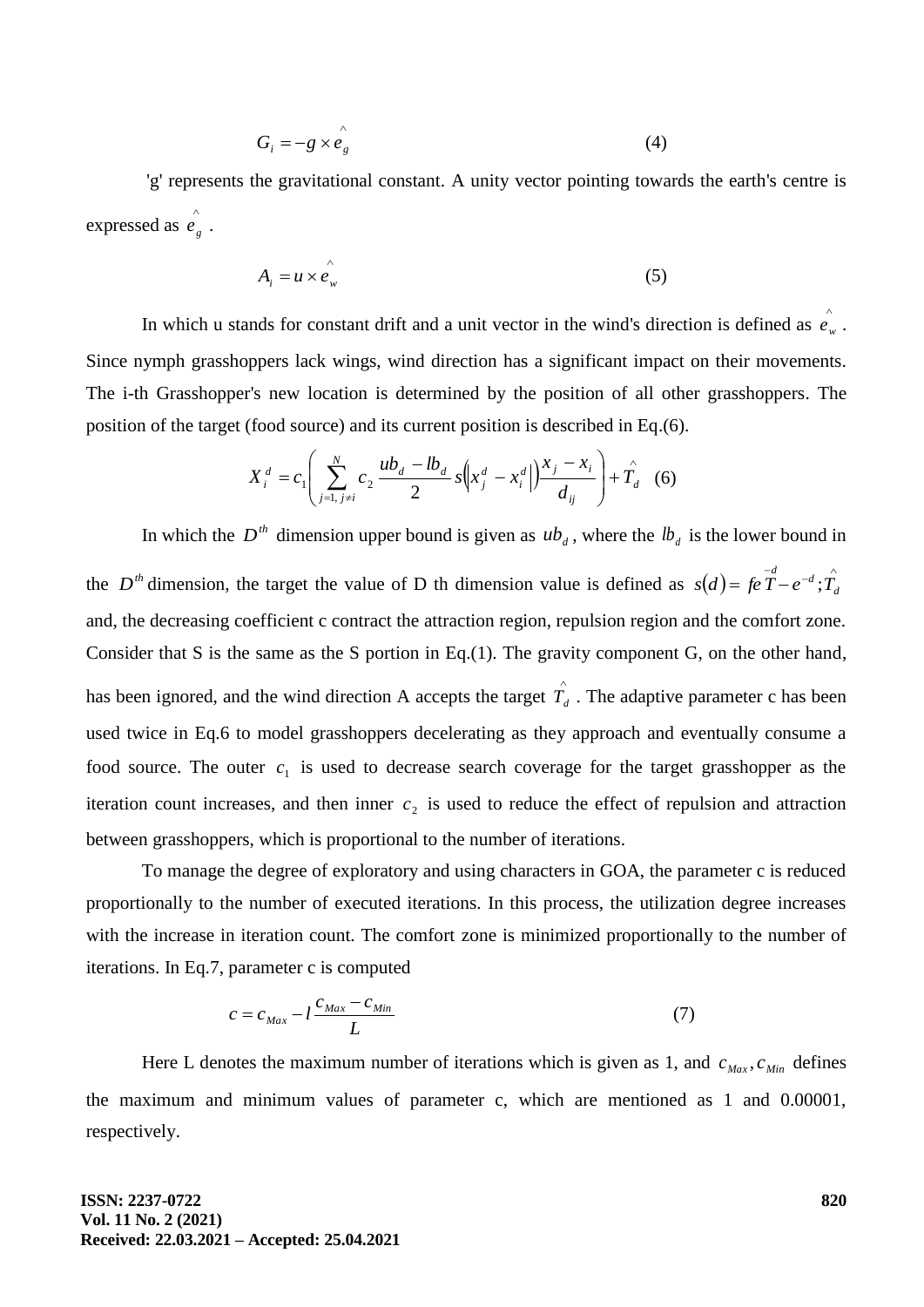In Algorithm 1, the error code of the GOA algorithm is represented, and set of grasshoppers are generated, and the fitness for these generated grasshoppers are calculated during the search process. The position of the best Grasshopper is upgraded in each iteration until the stop condition is met. The accurate value of the global optimum is depicted when the best Grasshopper is found.

### *Algorithm–1: Grasshopper Optimization Algorithm*

*Set up Max c , Min c ,Max and Min Iterations Establish a population of solutions*  $X_i$   $(i = 1, 2, ..., n)$ *Evaluate solution in each population Assume T as best solution while t < Max Iterations do Upgrade c for each solution, do Equalize the distance in-between grasshoppers in [1, 4] Upgrade location of the current solution If the present Grasshopper leaves the boundaries, return it. If there exists a better solution in population, then upgrade T t = t + 1 return T*

# **2.2. Improved Grasshopper Optimization Algorithm**

It is difficult to find the accurate feature subset FS in the wrapper-based method because the selected subset is needed to be evaluated for each optimization process of the population. Therefore, a proper optimization method is required in order to reduce the number of evaluations. Thus, the GOA algorithm is used, and the search area is marked by the binary values [0,1] based on FS. As the binary values are easy to use in the calculation process, the problems in the FS can be resolved by using the efficient grasshopper algorithm.

The position of each Grasshopper is changed on the basis of the position of other grasshoppers, which is calculated using Eq. (6). The link between the present Grasshopper and the target is shown by the mutation rate which is varied according to the vector. If the elements are within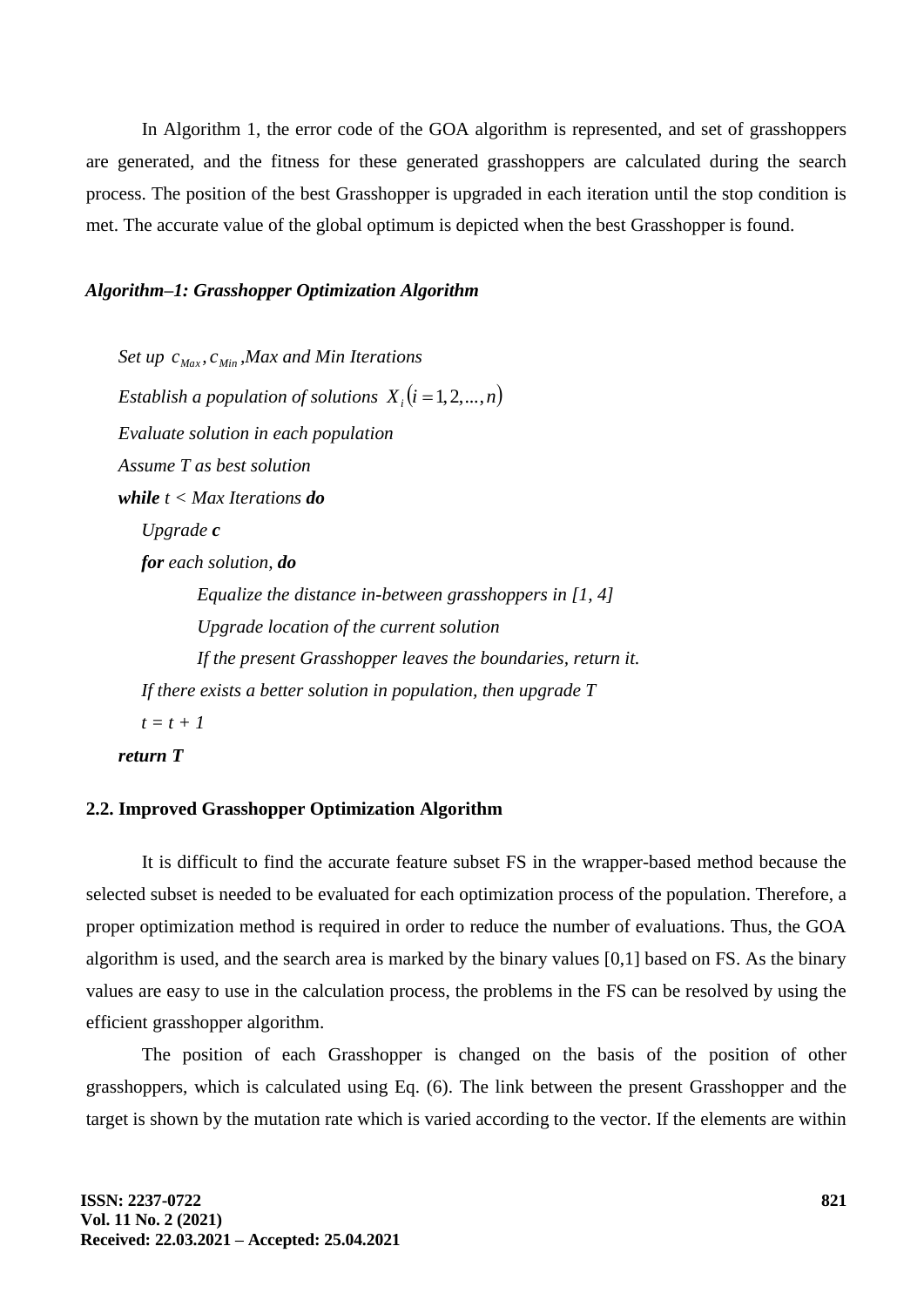the boundary of the binary search area, the corresponding features of the target are extracted or else the grasshoppers are returned back to the search area with a probability of 50% as found in Eq.(8).

$$
X_{t+1}^{d} = \begin{cases} \begin{cases} \n1 & r_3 \geq 0.5 \quad \Delta X_t^d \geq 0 \\ \n0 & r_3 < 0.5 \quad \Delta X_t^d < 0 \n\end{cases} \tag{8}
$$

here  $X_{t+1}^d$  refers to  $d^{th}$  the dimension of Grasshopper,  $X_t^d$  shows the value of  $d^{th}$  dimension in step vector and  $r_3$  denotes a random number with values [0,1]. The first portion of Eq.(8) depicts the charge of the utilization process, while the second and third portions show the sudden adjustments made to the solution in the various search areas. The improved pseudo-code method is explained in algorithm 2 as below.

## *Algorithm – 2: Improved Grasshopper Optimization Algorithm*

```
Initialize c<sub>Max</sub>, c<sub>Min</sub>, and Max _Iterations
Initialize X_i (i = 1, 2, ..., dim) for evaluating solution in each population
Set Target as the best solution
while t < Max_Iterations do
        Upgrade c
        for every solution, do
                 Control the distances between grasshoppers
                 Step vector \Delta X<sub>t</sub> of the current solution is updated using Eq. 8
                for i=1: dim do
                          if \Delta X_i(i) > 0 then
```
 $X_{i+1}(i) = T \arg et Position(i);$ 

*else*

$$
\textbf{if } rand > = 0.5 \text{ then}
$$
\n
$$
\Delta X_{t+1}(i) = 1;
$$

*else*

$$
\Delta X_{t+1}(i) = 0;
$$

*t=t+1*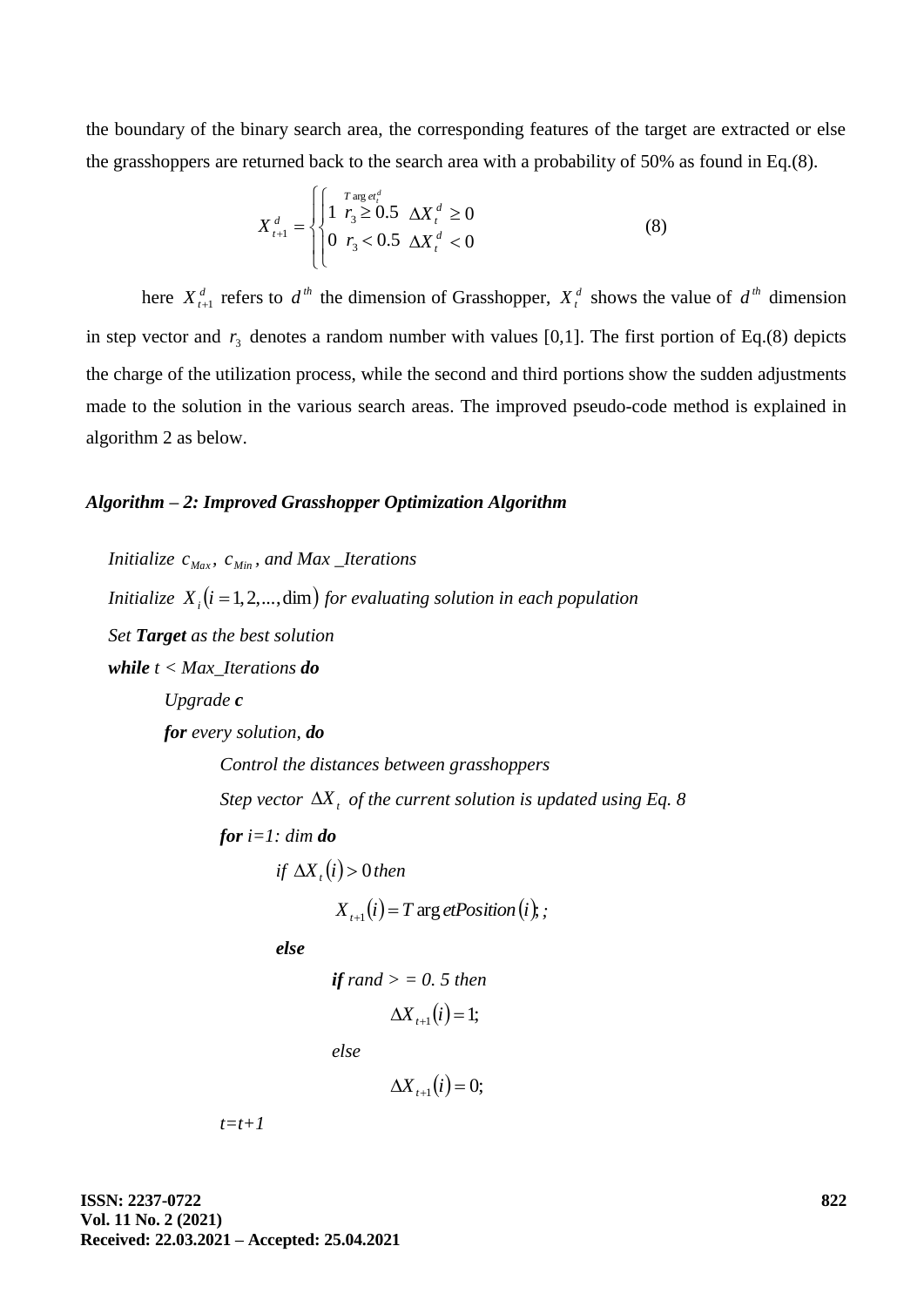#### *Return Target*

By carrying out the process of mutation along with a new location with a proper mutation rate, the accurate solution is found by updating the obtained solutions in the IGOA approach. The premature convergence is avoided by the mutation operator so as to improve the diverseness of the algorithm. A high mutation rate is used for controlling the mutation operator, increasing the chance of searching more positions in the search area and limiting the population from converging to optimal solutions. Likewise, the lower mutation rate may cause the population to fall in local optima rather than global optima. The mutation rate r is linearly reduced from 0.9 to 0 on the basis of iteration i. and is calculated using eq.(9) as follows.

$$
r = 0.9 + \frac{-0.9 * (i - 1)}{Max\_Iteration - 1}
$$
 (9)

## **2.2.1. Fitness Function**

The evolution process of this method uses a learning algorithm like EOA-DBNC, and so the accuracy of classification of selected features are increased based on the fitness function. By selecting the proper subset of various features, the classification will become accurate. So, the number of selected attributes are needed to be reduced, and the accuracy in classification is to be improved by the designed FS approach. Such that the fitness function is calculated using Eq.(10) for attaining the above-mentioned advantages of FS approach. Also, the error rate in classification can be efficiently reduced. The fitness function is calculated as below,

$$
Fitness = \alpha \gamma_R(D) + \beta \frac{|R|}{|N|} \tag{10}
$$

Here the error rate is referred as  $|R|$ , the number of selected features is represented as  $|N|$ , the length of the subset is denoted as D, and the two parameters  $\alpha \in [0,1]$  and  $\beta = (1-\alpha)$ .

#### **2.3. Background of DBN**

The parameters in original data is obtained by every layer of the hidden variable so as to reduce the higher-order correlation. The parameters of the visible variables are arranged in the lower layer of DBN while solving the classification issues by using DBN. The probability distribution is created over the labels of data by the DBN.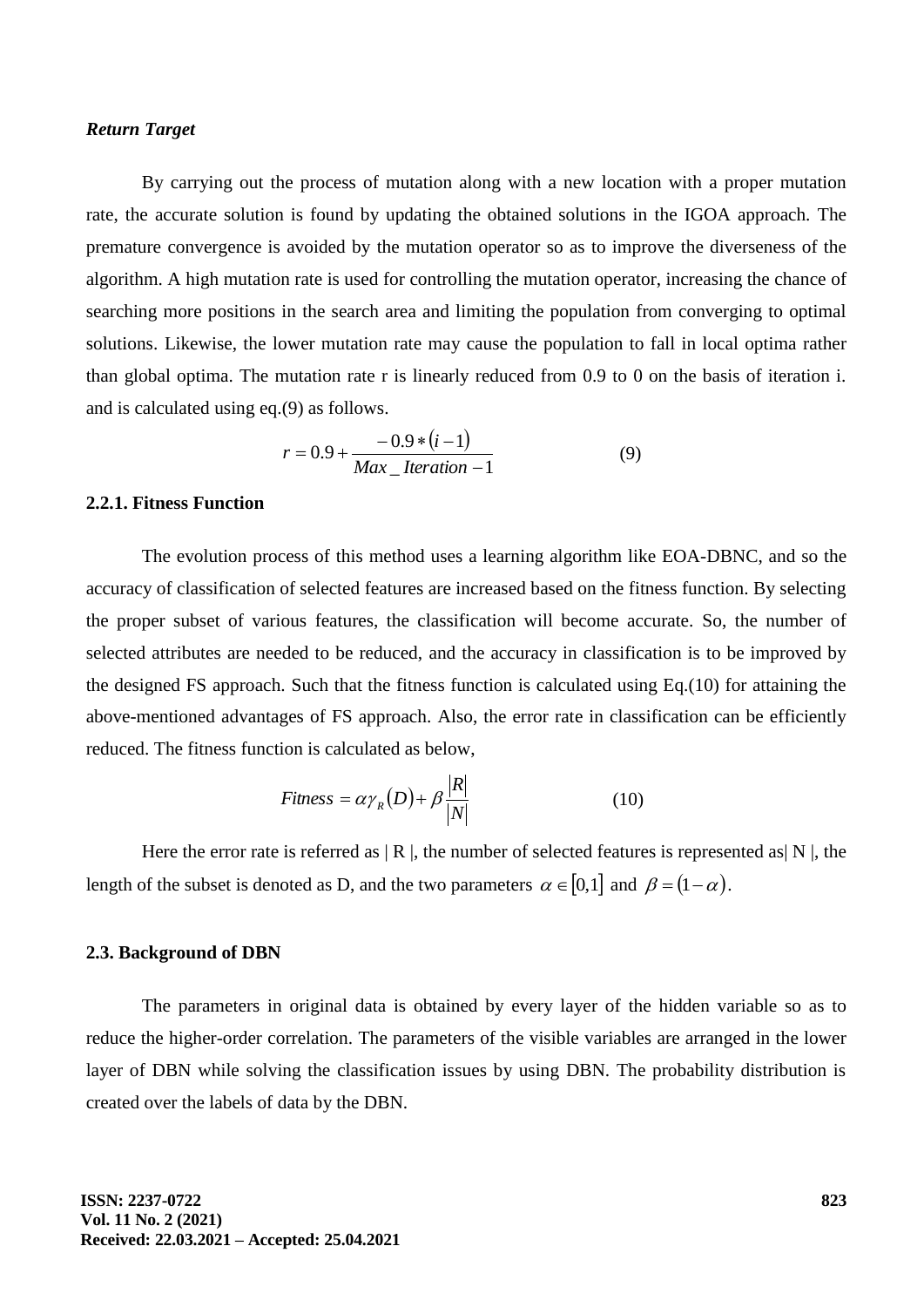Assign the values for the data set  $S = \{(x_1, y_1), (x_2, y_2), ..., (x_N, y_N)\}$  comprising a total number of N record pairs  $\{x_n, y_n\}$ , which  $x_n$  and  $y_n$  denotes the nth data sample and target label, and H shows the hidden layers with a complex feature mapping function. The classification is performed by the soft-max layer, which is the outer layer of DBN and is characterized as  $\theta_s = \{W_s, b_s\}$ . If there are K neurons in the outer layer, then the prediction probability of class j is found, and comprising weights  $W_s^{(j)}$  and bias  $b_s^{(j)}$ ,

$$
P(y = j \mid x) = \frac{\exp(b_s^{(j)} + x_H^T W_s^{(j)})}{\sum_{k=1}^K \exp(b_s^{(k)} + x_H^T W_s^{(k)})}
$$
(11)

In which  $x_H$  denotes outer layer output and prediction function is calculated as

$$
f(x) = \underset{1 \le j \le K}{\arg \max} P(y = j | x)
$$
 (12)

Here DBN parameters  $\{\theta_1, \theta_2, ..., \theta_H, \theta_s\}$  are highly optimized with regard to negative loglikelihood loss over the training set.

#### **2.4. Outlay-Aware Deep Belief Network**

The total outlay over the training set is reduced by using the outlay-aware learning method. Assume the number of classes as K, data sample as x, and the outlay of misclassified data sample x as  $C_{i,j}$ . Also  $C_{i,j}$  =, when the value of i is equal to j, indicating that the outlay for accurate classification is 0. In case of misclassification outlays, the record is classified into the class having minimum assumed outlay. The minimum assumed outlay  $R(i|x)$  for classifying input vector x into class i is depicted as

$$
R(i \mid x) = \sum_{j=1, j \neq i}^{K} P(j \mid x) C_{i,j} \tag{13}
$$

In which  $P(j|x)$  denotes the probability estimation of classification of record into class j. The overall risk R is calculated by a decision rule using the probability  $P(x_n)$  as,

$$
R = \sum_{n=1}^{N} \sum_{i=1}^{K} R(i \mid x_n) P(x_n)
$$
 (14)

An absolute classifying unit can predict the exact solution by evaluating the risk of classifying input to every class and can identify the label reaching the minimum expectation risk on the basis of Bayes decision theory. The misclassification gives the retribution for classification errors outlays so

**ISSN: 2237-0722 Vol. 11 No. 2 (2021) Received: 22.03.2021 – Accepted: 25.04.2021**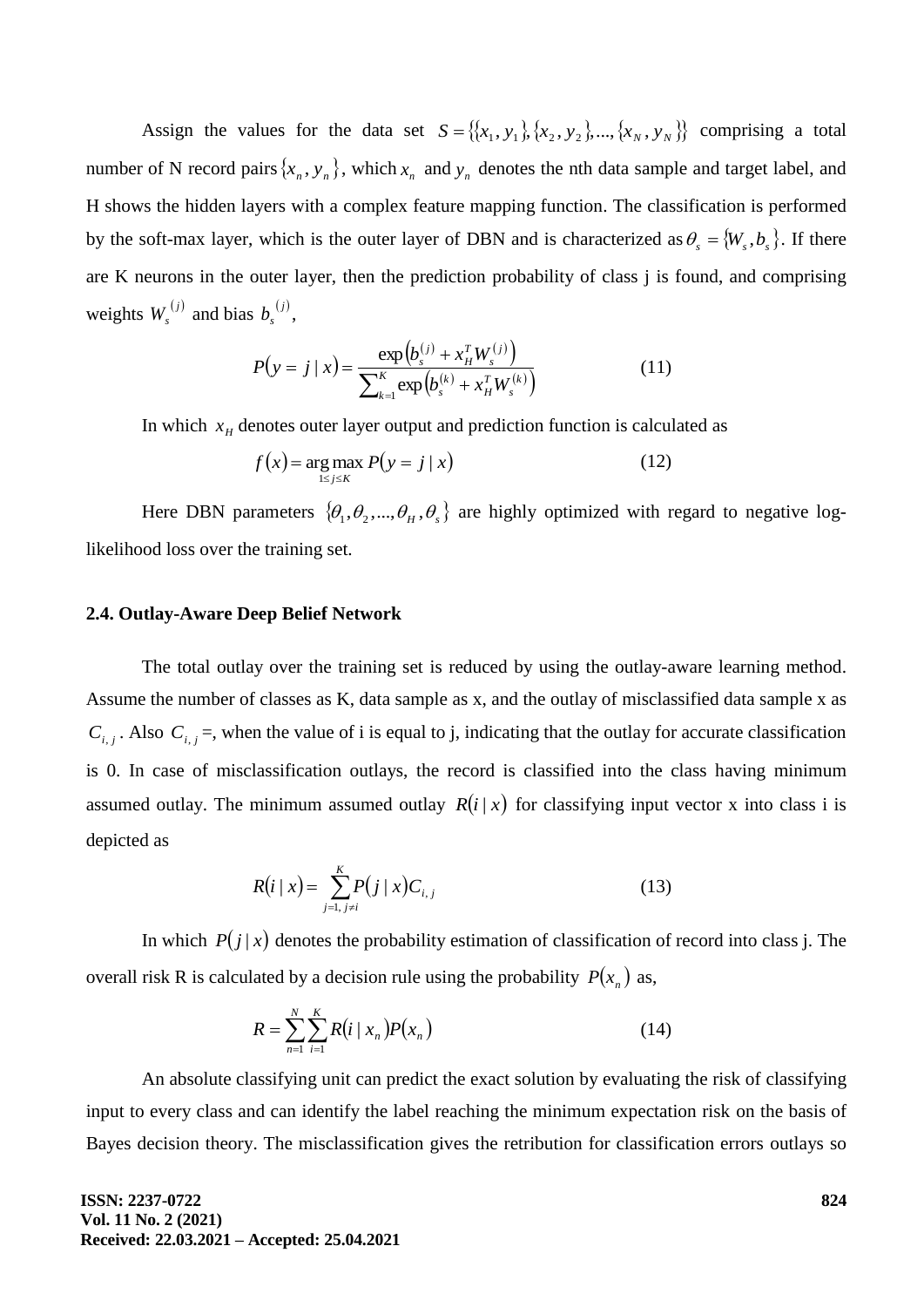that the outlays should not be negative. The probability of sample data  $x \in S$  belongs to class j, and the stochastic variable y can be measured as below,

$$
P(y = j | x) = soft \max_{j} (b + Wx)
$$

$$
= \frac{\exp(b_j + W_j x)}{\sum_{i} \exp(b_i + W_i x)}
$$
(15)

The misclassification threshold values are utilized for converting the posterior probabilities as class labels so as to reduce the misclassification outlays. The new probability  $P\xi$  is measured by executing misclassification threshold values  $1 - C_{i,j}$  on the acquired probability  $P(y = j | x)$ .

$$
P\xi(y = j | x) = P(y = j | x) \cdot (1 - C_{i,j})
$$
\n(16)

The hypothesized prediction of the sample is measured using the equation,

$$
f(x) = \arg\max_{j} P\xi(y = j \mid x) \dots (17)
$$
, here x refers maximum probability

The prior probability of various classes is significantly imbalanced, and the misclassification outlay is established at the outer layer so as to show the imbalanced classes. Additionally, the existing training algorithms will assume uniform class distribution with the same outlay of misclassification like  $\forall i, j \in [1, 2, ..., K]$ , if  $i = j, C_{i,j} = 0$ , if  $i \neq j, C_{i,j} = 1$  which is not possible in lives applications.

#### **2.5. Evolutionary Outlay-Aware Deep Belief Network**

The EA algorithm is proposed to optimize the outlays of misclassification. An EOA-DBNC is designed by combining outlay function into classification pattern with misclassification classes. Initially, an individual of misclassification outlay is initialized randomly. A DBN is provided with training data set. The training error is calculated based on the specific outlay-aware hypothesized prediction performance once the outlays are related to the output of DBN. The individual of the next generation is created by choosing the outlays of misclassification by the calculation performed on the training set. The accurate selected outlays are acquired and related with the output layer of DBN for forming EOA-DBNC in Fig.1. The test data outputted from the EOA-DBNC process is evaluated for finding the performance of the method. The steps of the EOA-DBNC algorithm is discussed below,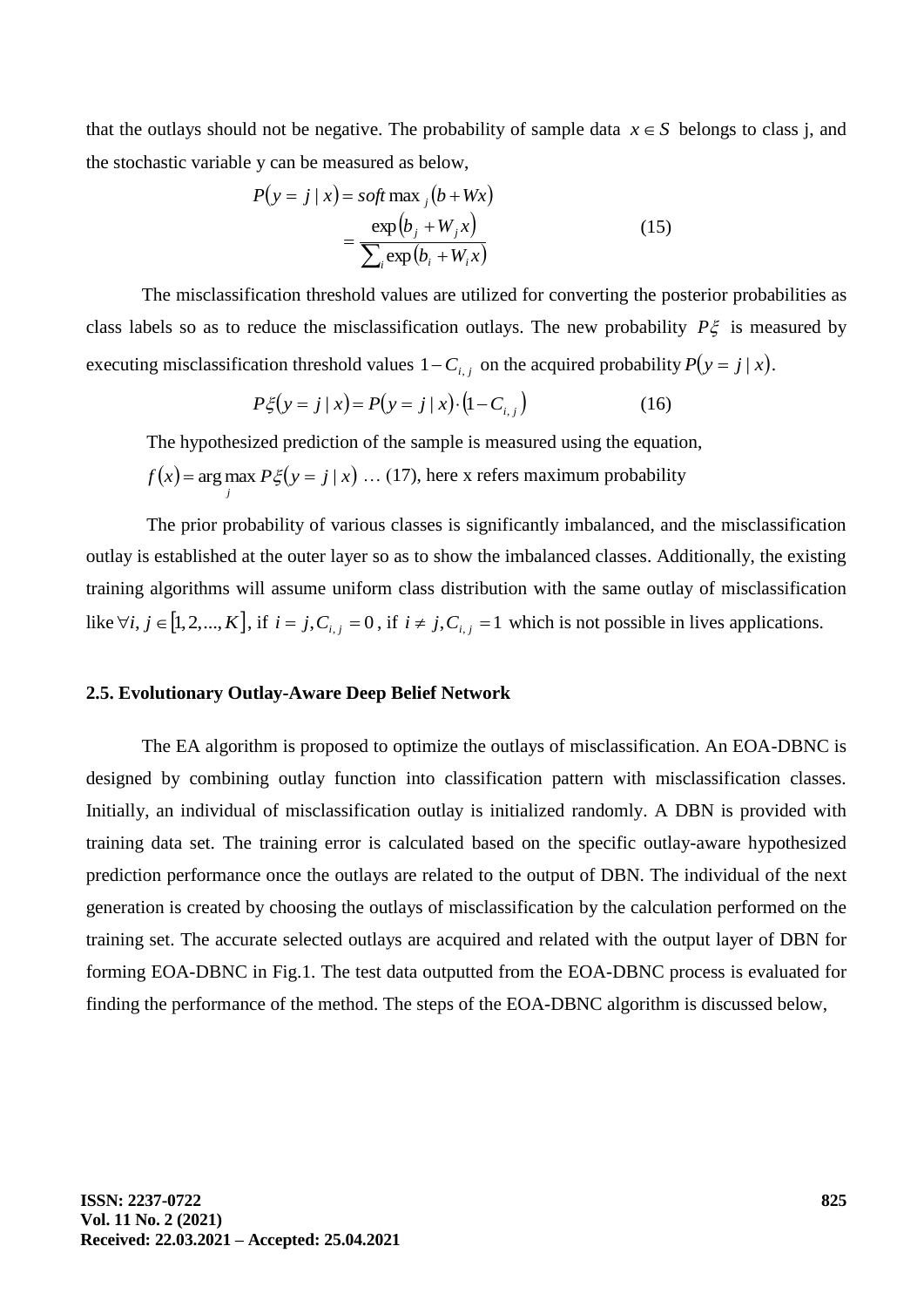Training Process of EOA-DBNC

# **Pre-Training Phase:**

- 1. Assume  $S_t$  as the training set.
- 2. Run EOA-DBNC algorithm.

# **Enhancing Phase:**

- 1. Set up a population of misclassification outlays randomly.
- 2. Create a new population using mutation and crossover processes on the basis of the differential operator.
- 3. Add the corresponding outlays of misclassification with the training data set so as to calculate the error on training data.
- 4. Choose appropriate outlays and remove the inappropriate outlays, based on evaluation performance.
- 5. Repeat the mutation and crossover process continuously so as to choose the appropriate outlays

# **2.5.1. Chromosome Encoding**

The chromosome encoding process is performed in EAs for efficiently expressing the significant variables for attaining improved performance. Mostly, the misclassification outlays are generally not known. In this new method, the outlays are acquired by allowing each chromosome to express the outlays of misclassification for various classes. Therefore, the appropriate chromosomes are selected as outlays of misclassification using the EOA-DBNC method. In Fig.2 the chromosome encoding and evolution processes are depicted.

# **2.5.2. Population Initialization**

The primary population is acquired through a uniform random sampling process of each variable within the specific range. The evolution unit is formed by choosing the appropriate outlays of misclassification. The evolution unit of misclassification outlays is formed as a continuous process for every population.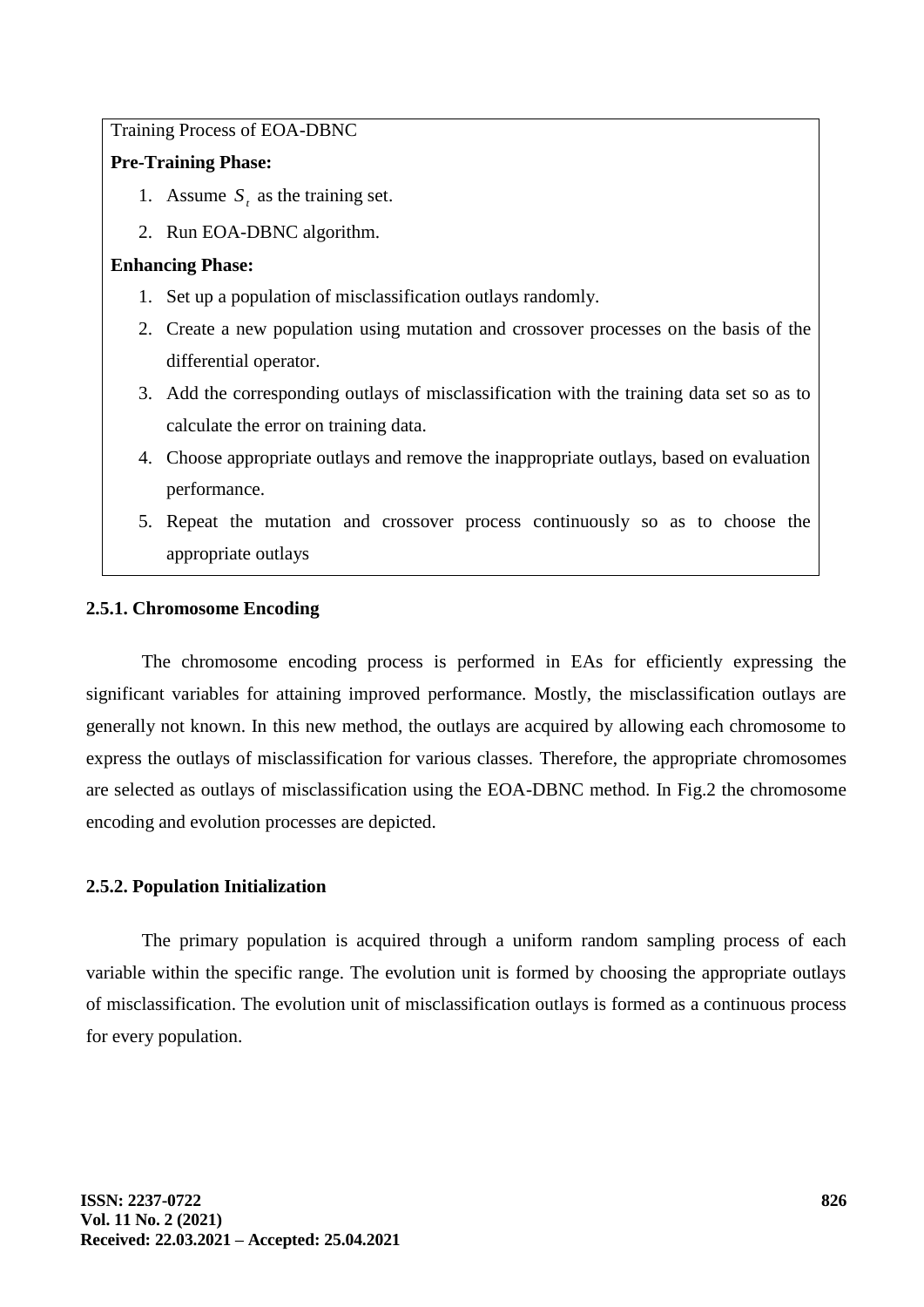#### **2.5.3. Adaptive differential Evolution (DE) Operation**

The adaptive DE process is carried out after the initialization process by three processes: crossover, mutation, and selection. The steps involved in algorithm 1 are explained as follows: The mutation is performed with DE mutation technique for generating mutated individuals on the basis of the current population. A binomial crossover is performed after the mutation process for creating offspring individuals. Each and every individual in DE comprises corresponding crossover probability rather than a constant value. A selection process is performed for selecting the correct one among the parent and offspring individuals on the basis of the obtained fitness values. The control parameters are mechanically upgraded to proper values by carrying out parameter adaptation in each generation of individuals. The crossover probability is created independently for each individual using normal distribution having to mean as  $\mu C_r$  and standard deviation as 0.1. Likewise, the mutation factor is created independently for each individual using Cauchy distribution having location parameter as  $\mu_F$  and scale parameter as 0.1. Finally, the mean  $\mu C_r$  and location parameter  $\mu_F$  are updated. The encoding of the chromosome is carried out with misclassification outlays as numerical style. The population is continuously evolved throughout each population's evolution process by carrying out the processes like mutation, crossover, evaluation, and selection.

#### **2.5.4. Fitness Evaluation**

The fitness evaluation is performed for selecting the proper misclassification outlays. In this method, the individual chromosome is established into individual DBN in the form of outlays. The appropriate outlays are created by utilizing the mean value of the training set, which is the important factor for the optimization process.

### **2.5.5. Termination Condition**

The population creation enlarged, and convergence and diversity are prolonged within the population by formulating the EAs. The terminating condition of the algorithm is based on the number of generations. The fitness values obtained by this method are unchangeable for more than 25 generations of individuals. The algorithm is terminated after reaching the maximum number of generations or if the convergence condition is met.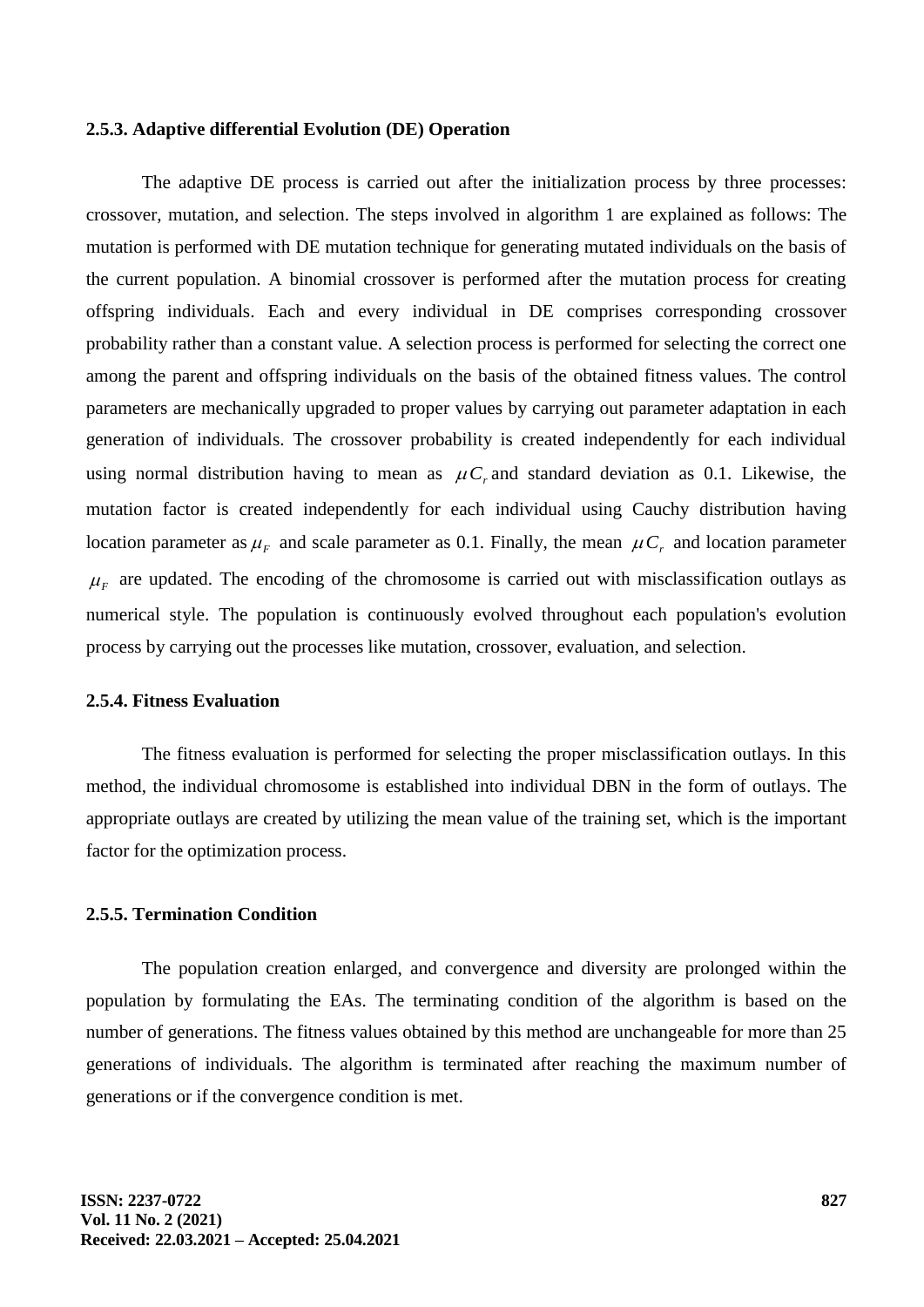## **2.5.6. EOA-DBNC Creation**

Ultimately, the optimization process will terminate with an accurate individual utilized as outlays to enhance the capability of the EOA-DBNC method.

### **Algorithm - 2: Overall Working of EOA-DBNC**

Provide Inputs like N: Size of population, X: Imbalanced Records, G: Maximum number of generations, Y: Class Labels, Cr: Crossover probability: F: Mutation Factor, Assign  $\mu C_r = 0.5$ ,  $\mu_F = 0.5$ ,  $A = \phi$ ,  $\beta = 0.5$ ,  $range = (c_{\text{min}}^-, c_{\text{max}}^+)$ : Range of chromosome values, D: Dimension of solution space *First Step - Initialization:* Create an initial population  $\{c_0^1, ..., c_0^N\}$  $\{a_0^1, ..., c_0^N\}$  in the solution space by uniform sampling. The initial value of the ith individual is defined as  $c_0^i = c_{min} + rand(0,1) \cdot (c_{max} - c_{min})$ . Calculate every candidate solution as  $c_0^i(i=1,...,N)$  by the specific  $DBN(x \in S_i, y \mid c)$  for acquiring a vector representing fitness function  $F(c_0^i)$ . *Second Step - Evolution:* **for**  $g = 1,..., G$  **do** Configure all successful mutation factors  $F_i$  at  $S_F = \phi$ ; Configure all successful crossover probabilities  $Cr_i$  at  $S_{Cr} = \phi$ ;  $\mathbf{for} \, i = 1, ..., N_p \, \mathbf{do}$  $Create Cr_i = randn (\mu_{Cr}, 0.1), F_i = rand c_i (\mu_{F}, 0.1)$ **Mutation:** Selecting the indices j and k, randomly and then form a new candidate solution *i*  $c_{g}^{i'}$  from  $c_{g}^{i}$  $c^{\,i}_{\,g}\,,\ c^{\,j}_{\,g}$  $c^j_s$  and  $c^k_s$  $c_g^k$  by  $c_g^{i'} = c_g^i + F_i \cdot (c_g^j - c_g^k)$ *g j i g i g i*  $c_s^{i'} = c_s^{i} + F_i \cdot (c_s^{i} - c_s^{k})$  which represents DE operator. Create  $i_{rand} = rand \text{ int}(1, D)$ **Crossover: if**  $i = i_{rand}$  or rand  $(0,1) < Cr_i$  then  $u_g^i = c_g^i$ *g*  $u_g^i = c_g^{i'} g$ **else**  $u^i_{\rho} = c^i_{\rho}$ *g*  $u_g^i = c$ **end if Selection:**  $\textbf{if}\, F\bigl( c_{_p}^i \,\bigl) \geq F\bigl( u_{_p}^i \,\bigr)$ t *g*  $F(c_{g}^{i}) \geq F(u_{g}^{i})$ then  $c_{g+1}^{i} = c_{g}^{i}$ *g i*  $c^{i}_{g+1} = c$ **else**  $c_{g+1}^{\prime} = u_g^{\prime}, c_g^{\prime} \rightarrow A, Cr_i \rightarrow S_{Cr}, F_i \rightarrow S_F$ *i g i g*  $c_{g+1}^i = u_g^i$ ,  $c_g^i \to A$ ,  $Cr_i \to S_{Cr}$ ,  $F_i \to S$ **end if** Extract solutions from A in a random manner so that  $|A| \le N$ **Parameter Adaptation:**  $\mu C_r = (1 - \beta) \cdot \mu C_r + \beta \cdot mean(S_{CR})$  $\mu_F = (1 - \beta) \cdot \mu_F + \beta \cdot mean(S_F)$ **end Third Step: EOA-DBNC Creation:** Create an EOA-DBNC for acquiring the best individual  $c_{best}$  from the training data set  $S_t$  by misclassification value.

**Fourth Step: Run-time Evaluation:** Estimate EOA-DBNC using test data set *Stest* .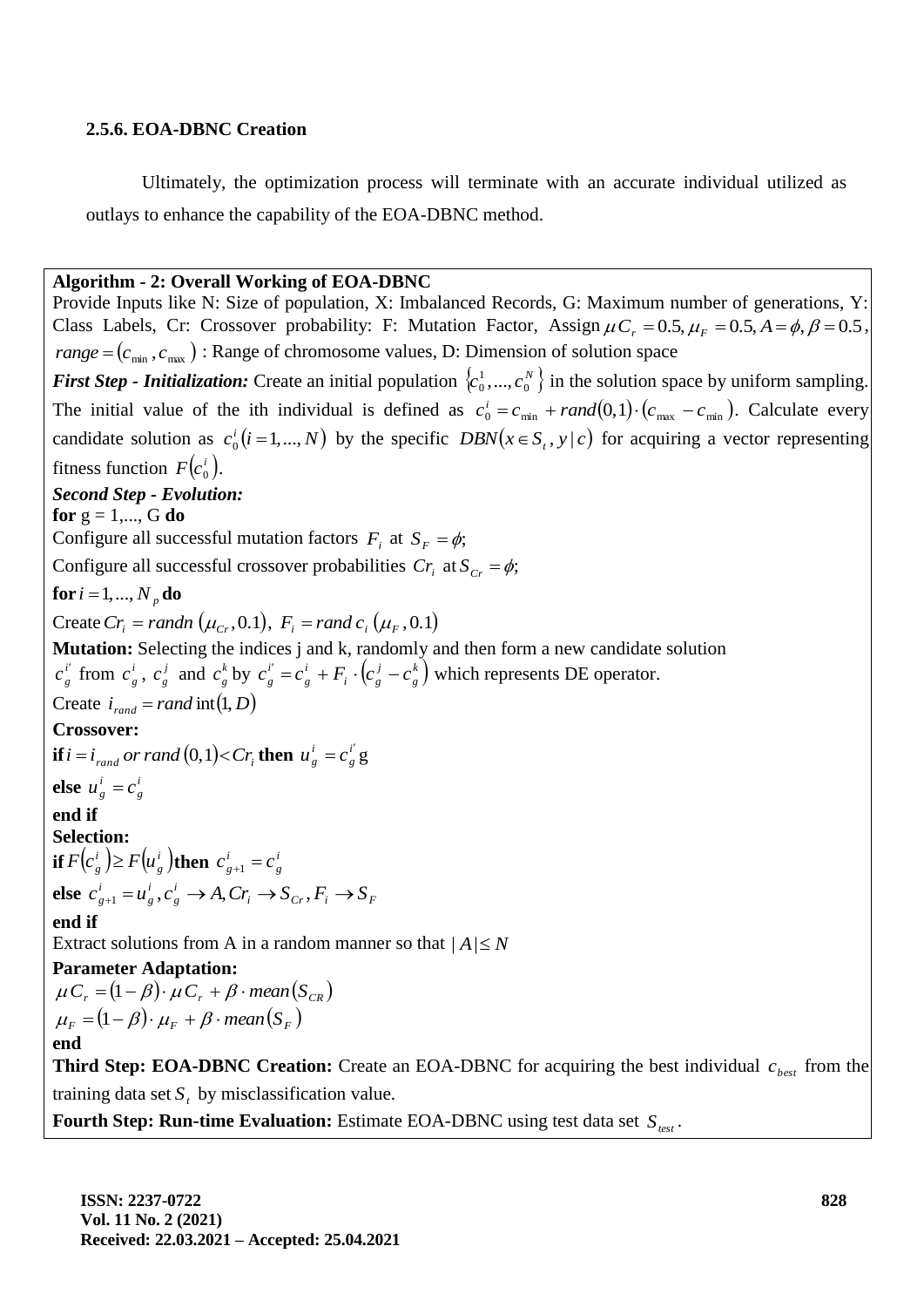# **3. Performance Metrics**

The accuracy of a classification and the time required for the classification process are performed in this stage.

Classification Accuracy: It is the rate of accurate classifications for the independent testing task, which is measured using the cross-validation method. It is calculated by finding the ratio of number of accurate predictions with number of inputted samples.

Classification Time: The total time required by the method is calculated for setting up the training model.

# **4. Results and Discussions**

| Table 1 - Dataset Name, No. 01 mistances and No. 01 Features |                     |                         |                        |  |  |  |  |
|--------------------------------------------------------------|---------------------|-------------------------|------------------------|--|--|--|--|
| S.No.                                                        | <b>Dataset Name</b> | <b>No. of Instances</b> | <b>No. of Features</b> |  |  |  |  |
| $\mathbf{1}$                                                 | <b>Blood</b>        | 748                     | 5                      |  |  |  |  |
| $\overline{2}$                                               | Bupa                | 345                     | $\overline{7}$         |  |  |  |  |
| 3                                                            | Car                 | 1728                    | 6                      |  |  |  |  |
| $\overline{4}$                                               | Contraceptive       | 1473                    | 9                      |  |  |  |  |
| 5                                                            | Credit              | 30000                   | 24                     |  |  |  |  |
| 6                                                            | Diagnostic          | 569                     | 32                     |  |  |  |  |
| $\overline{7}$                                               | Ecoli               | 336                     | 8                      |  |  |  |  |
| 8                                                            | Ionosphere          | 351                     | 34                     |  |  |  |  |
| 9                                                            | Mammography         | 961                     | 6                      |  |  |  |  |
| 10                                                           | Monks - 1           | 432                     | $\overline{7}$         |  |  |  |  |
| 11                                                           | Monks - 2           | 432                     | $\overline{7}$         |  |  |  |  |
| 12                                                           | Monks - 3           | 432                     | $\overline{7}$         |  |  |  |  |
| 13                                                           | Parkinsons          | 197                     | 23                     |  |  |  |  |
| 14                                                           | Pima                | 768                     | 8                      |  |  |  |  |
| 15                                                           | Prognostic          | 198                     | 34                     |  |  |  |  |
| 16                                                           | Sonar               | 208                     | 60                     |  |  |  |  |
| 17                                                           | Spect               | 267                     | 22                     |  |  |  |  |
| 18                                                           | Tic-Tac-Toe Endgame | 958                     | 9                      |  |  |  |  |
| 19                                                           | Vert                | 310                     | 6                      |  |  |  |  |
| 20                                                           | Yeast               | 1484                    | $8\,$                  |  |  |  |  |

Table 1 - Dataset Name, No. of Instances and No. of Features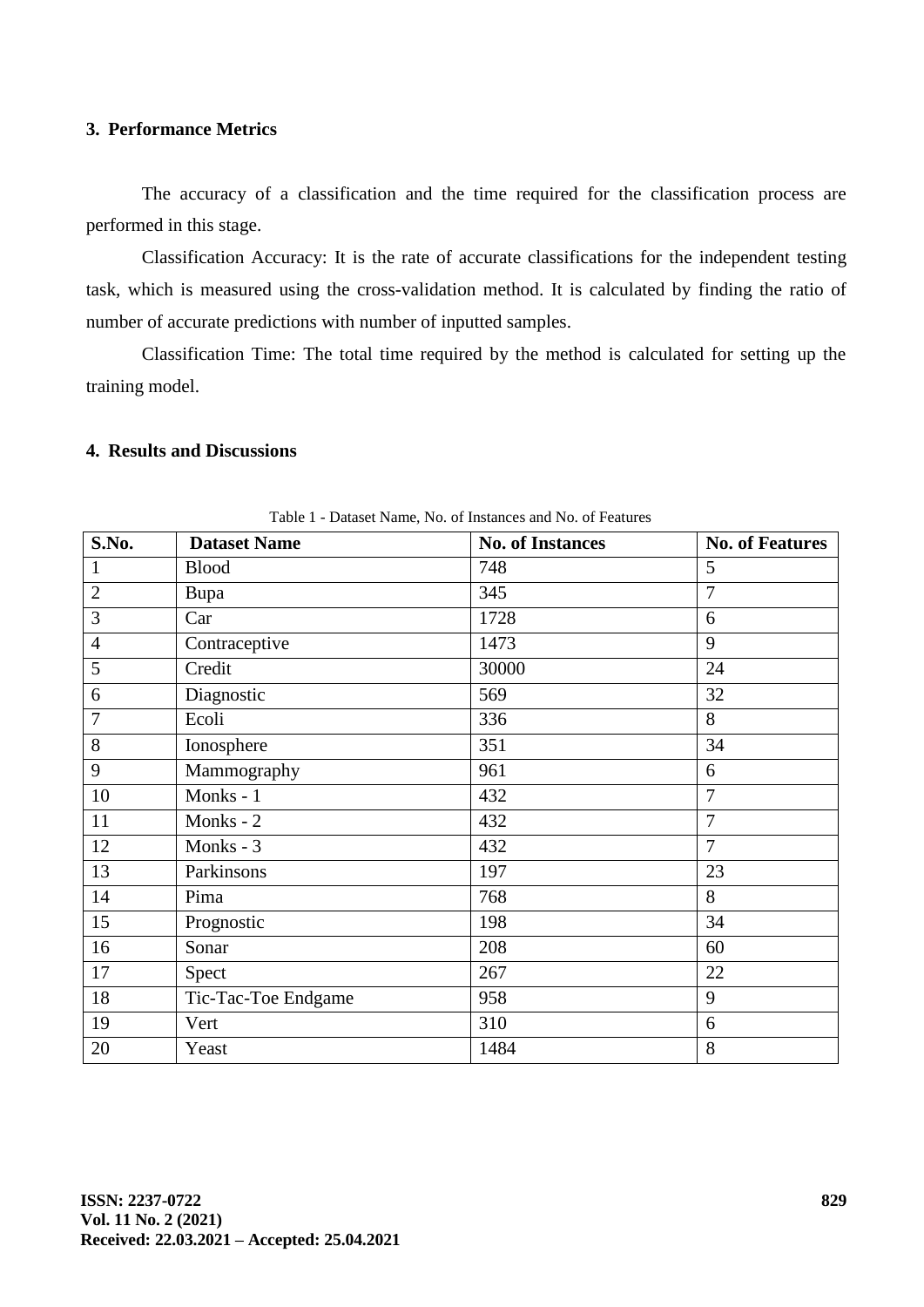| <b>Dataset</b> | <b>Algorithms</b> |            |            |                    |              |                   |                      |
|----------------|-------------------|------------|------------|--------------------|--------------|-------------------|----------------------|
|                | <b>TREE</b>       | <b>RBF</b> | <b>CBB</b> | <b>IGA - FLANN</b> | <b>ISVMC</b> | <b>APSO-CELMC</b> | <b>IGOA-EOA-DBNC</b> |
| <b>Blood</b>   | 0.78              | 0.78       | 0.78       | 0.83               | 0.89         | 0.93              | 0.99                 |
| Bupa           | 0.67              | 0.69       | 0.70       | 0.76               | 0.85         | 0.91              | 0.97                 |
| Car            | 0.96              | 0.97       | 0.96       |                    | 1            | $\mathbf{1}$      | 1.00                 |
| Cont.          | 0.7               | 0.68       | 0.70       | 0.77               | 0.88         | 0.92              | 0.98                 |
| Credit         | 0.86              | 0.86       | 0.86       | 0.89               | 0.94         | 0.97              | 1.00                 |
| Diag.          | 0.95              | 0.98       | 0.95       | 0.99               | 1            | $\mathbf{1}$      | 1.00                 |
| Ecoli          | 0.99              | 0.98       | 0.99       | 0.99               | $\mathbf{1}$ | $\mathbf{1}$      | 1.00                 |
| Iono.          | 0.89              | 0.94       | 0.90       | 0.96               | $\mathbf{1}$ | $\mathbf{1}$      | 1.00                 |
| Mamm.          | 0.82              | 0.81       | 0.82       | 0.85               | 0.94         | 0.97              | 1.00                 |
| Mks-1          | 0.99              | 0.96       | 0.99       | $\mathbf{1}$       | $\mathbf{1}$ | $\mathbf{1}$      | 1.00                 |
| Mks-2          | 0.68              | 0.71       | 0.68       |                    | $\mathbf{1}$ | $\mathbf{1}$      | 1.00                 |
| Mks-3          | $\mathbf{1}$      | 1          | 1          | 1                  | $\mathbf{1}$ | $\mathbf{1}$      | 1.00                 |
| Park           | 0.9               | 0.9        | 0.92       | 0.97               | $\mathbf{1}$ | $\mathbf{1}$      | 1.00                 |
| Pima           | 0.75              | 0.77       | 0.75       | 0.81               | 0.93         | 0.96              | 1.00                 |
| Prog.          | 0.79              | 0.8        | 0.77       | 0.84               | 0.95         | 0.95              | 1.00                 |
| sonar          | 0.79              | 0.83       | 0.80       | 0.89               | 0.95         | 0.96              | 1.00                 |
| Spect          | 0.84              | 0.85       | 0.82       | 0.88               | 0.95         | 0.97              | 1.00                 |
| Tic            | 0.94              | 0.97       | 0.94       | 1                  | $\mathbf{1}$ | $\mathbf{1}$      | 1.00                 |
| Vert           | 0.83              | 0.83       | 0.82       | 0.87               | 0.94         | 0.96              | 1.00                 |
| Yeast          | 0.66              | 0.64       | 0.68       | 0.68               | 0.81         | 0.86              | 0.97                 |

Table 2 - Predictive Accuracy of the Algorithms

Table 3 - Time Taken by the Algorithms for Classification (in milliseconds)

| <b>Dataset</b> | <b>Algorithms</b> |            |            |                    |              |                   |                      |
|----------------|-------------------|------------|------------|--------------------|--------------|-------------------|----------------------|
|                | <b>TREE</b>       | <b>RBF</b> | <b>CBB</b> | <b>IGA - FLANN</b> | <b>ISVMC</b> | <b>APSO-CELMC</b> | <b>IGOA-EOA-DBNC</b> |
| <b>Blood</b>   | 2377              | 2839       | 2721       | 1032               | 649          | 772               | 646                  |
| Bupa           | 2056              | 2496       | 3193       | 1948               | 1123         | 929               | 780                  |
| Car            | 2157              | 2385       | 2795       | 1682               | 947          | 644               | 511                  |
| Cont.          | 2978              | 2635       | 2696       | 1732               | 902          | 615               | 472                  |
| Credit         | 19563             | 19674      | 19701      | 15782              | 8099         | 6580              | 6409                 |
| Diag.          | 7233              | 7676       | 7790       | 3982               | 2184         | 1608              | 1464                 |
| ecoli          | 2367              | 2665       | 2686       | 1846               | 799          | 676               | 500                  |
| Iono.          | 7558              | 7569       | 7663       | 3901               | 2001         | 1584              | 1443                 |
| Mamm.          | 2210              | 2612       | 2672       | 1738               | 864          | 830               | 712                  |
| $Mks-1$        | 2185              | 2076       | 2662       | 1936               | 895          | 692               | 549                  |
| $Mks-2$        | 2940              | 2120       | 2757       | 1726               | 826          | 748               | 611                  |
| $Mks-3$        | 2062              | 2497       | 2756       | 1639               | 904          | 705               | 578                  |
| Park           | 4526              | 4879       | 4731       | 2393               | 1275         | 906               | 746                  |
| Pima           | 2813              | 2992       | 2797       | 1392               | 780          | 535               | 409                  |
| Prog.          | 2208              | 2644       | 2656       | 1888               | 947          | 674               | 540                  |
| Sonar          | 8297              | 8788       | 8738       | 5189               | 2548         | 1723              | 1554                 |
| Spect          | 5655              | 5455       | 5804       | 2291               | 1277         | 1066              | 900                  |
| Tic            | 2574              | 2745       | 2807       | 1749               | 985          | 534               | 383                  |
| Vert           | 2054              | 2645       | 2618       | 1638               | 849          | 671               | 503                  |
| Yeast          | 2971              | 2222       | 2655       | 1843               | 909          | 576               | 429                  |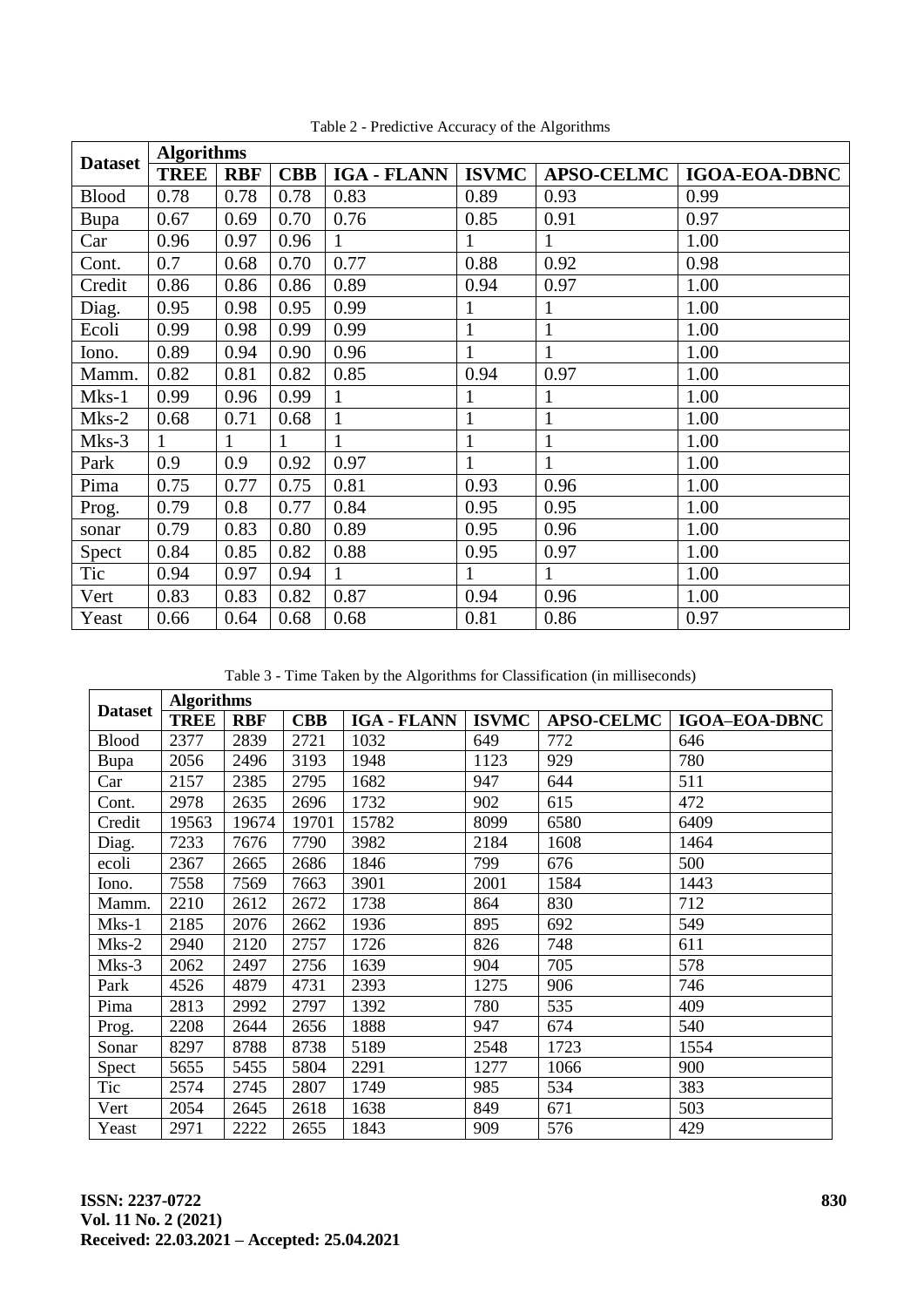

Fig. 2 - Predictive Accuracy Comparison for the Datasets 6 to 10Predictive Accuracy of the Algorithms



**ISSN: 2237-0722 Vol. 11 No. 2 (2021) Received: 22.03.2021 – Accepted: 25.04.2021**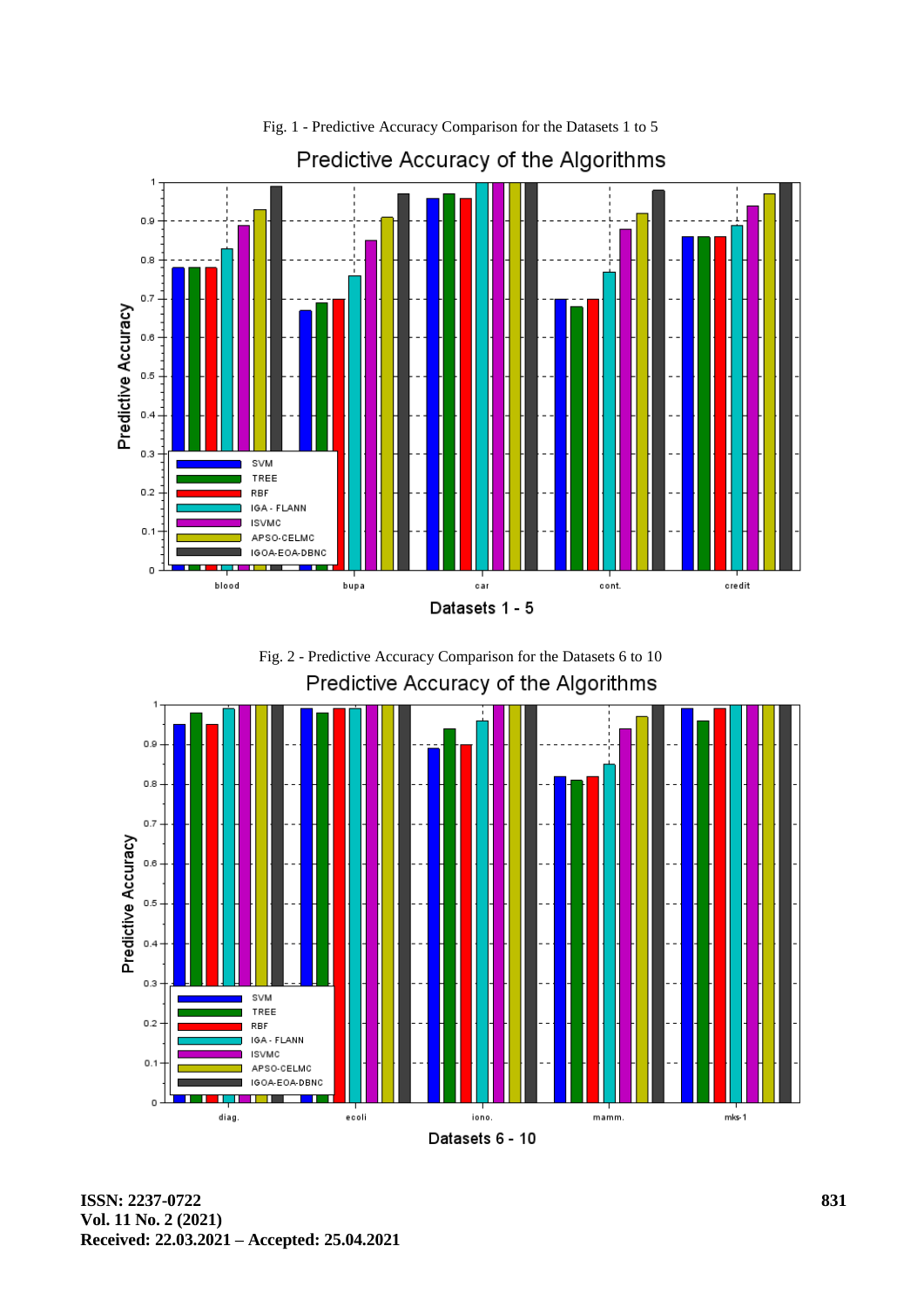





Datasets 15-20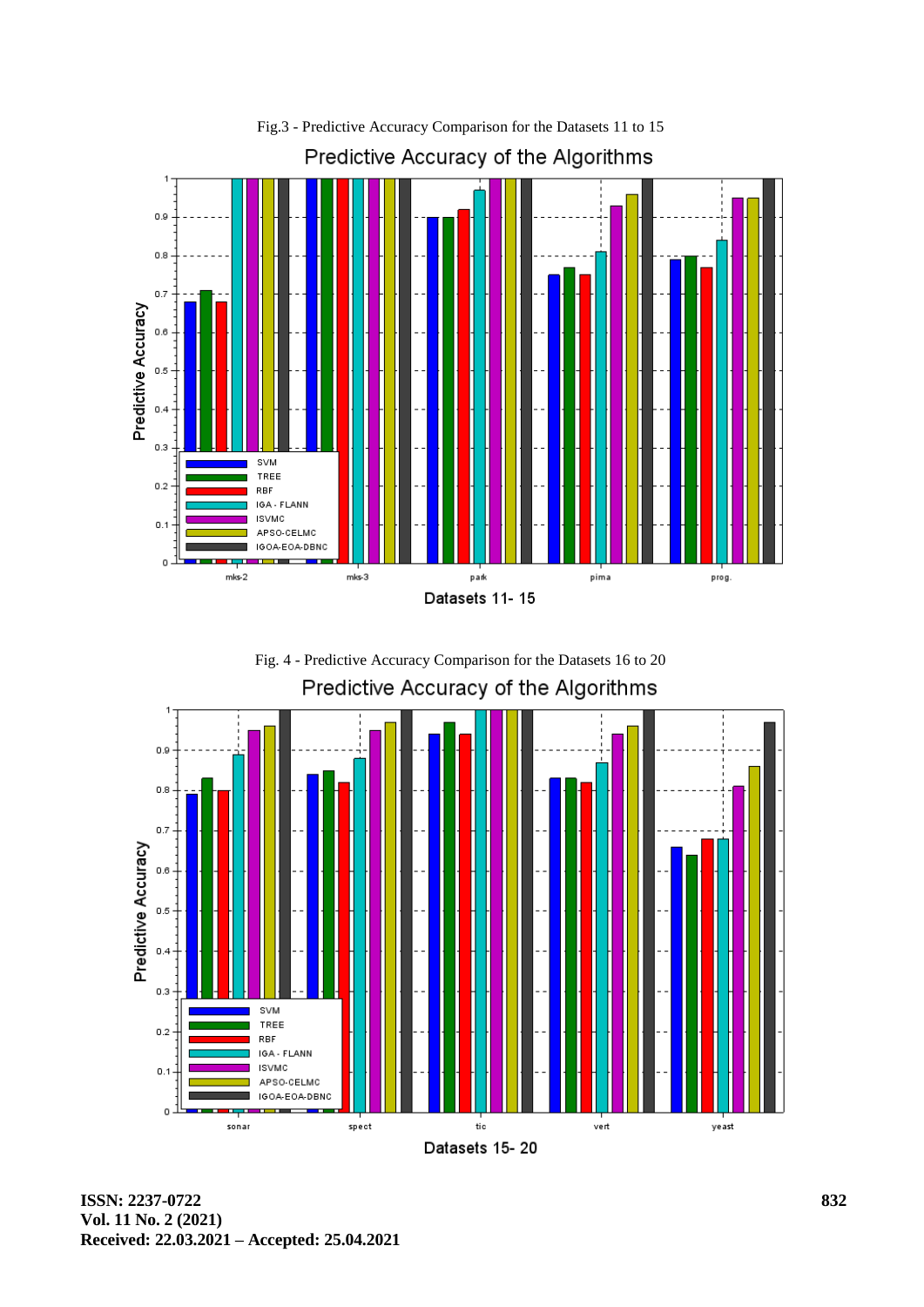

Fig. 5 - Time Taken for Classification by the Algorithms Comparison for the Datasets 1 to 10 Elapsed Time of the Algorithms

Fig. 6 - Time Taken for Classification Algorithms in Comparison with Datasets 11 to 20



**ISSN: 2237-0722 Vol. 11 No. 2 (2021) Received: 22.03.2021 – Accepted: 25.04.2021**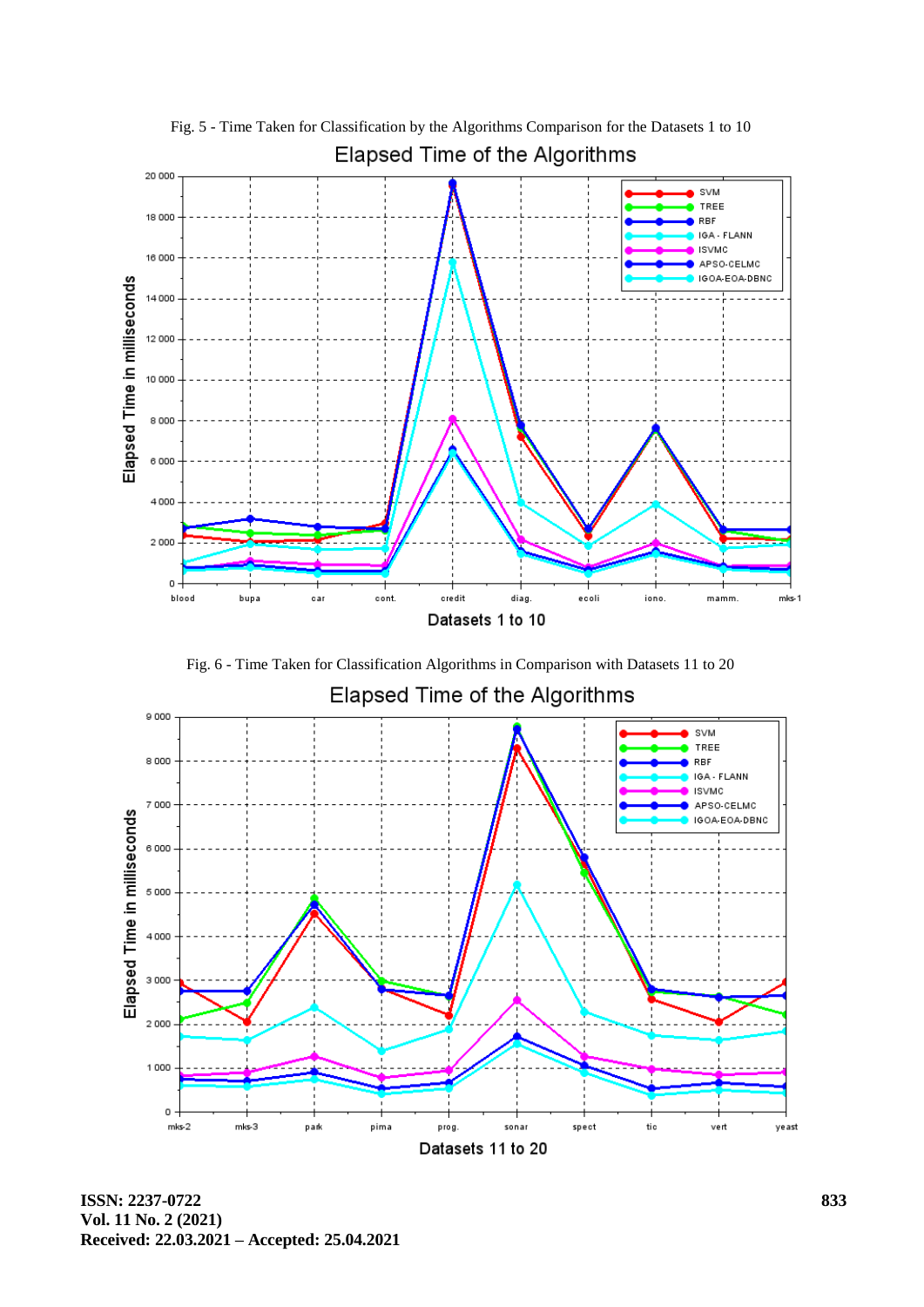Twenty different data sets are extracted from UCI machine learning archives such as monks-1, monks-2, monks-3, Bupa, car, blood, credit, ecoli, diagnostic, mammography, ionosphere, Pima, Parkinson's, prognostic, spect, sonar, yeast, Tic-Tac-Toe Endgame and vert. The number of instances, the name of the dataset, and a number of features are depicted in Table 1. One MATLAB tool, Core i3 processor with 8 GB RAM and 1 TB hard disk that operates in Microsoft Windows 8 OS are used for implementations. The high prediction accuracy and low classification time are ensured in the newly designed IGOA-EOA-DBNC method when compared with existing IGA-FLANN [13], ISVMC [14] and APSO-CELMC [15].

### **5. Conclusion**

The feature selection process ensures improved accuracy in classification and low measuring time for carrying out data mining on high dimensional data. This research method uses a better form of grasshopper optimization algorithm for the classification of high dimensional data. Twenty datasets are utilized for calculating the efficiency of the data classifier such that 99.98% of accurate classification outputs can be attained in less time consumption.

### **References**

Polat, D., & Çataltepe, Z. (2012). Feature selection and classification on brain computer interface (BCI) data. *In 20th Signal Processing and Communications Applications Conference (SIU)*, 1-4.

Zhang, G.P. (2000). Neural networks for classification: a survey. *IEEE Transactions on Systems, Man, and Cybernetics, Part C (Applications and Reviews)*, *30*(4), 451-462.

Lewis, D.D. (1998). Naive (Bayes) at forty: The independence assumption in information retrieval. *In European conference on machine learning*, *Springer, Berlin, Heidelberg,* 4-15.

Lin, K.C., Zhang, K.Y., Huang, Y.H., Hung, J.C., & Yen, N. (2016). Feature selection based on an improved cat swarm optimization algorithm for big data classification. *The Journal of Supercomputing*, *72*(8), 3210-3221.

Lin, K.C., Huang, Y.H., Hung, J.C., & Lin, Y.T. (2015). Feature selection and parameter optimization of support vector machines based on modified cat swarm optimization. *International Journal of Distributed Sensor Networks*, *11*(7), 365869.

Lin, K.C., Chen, S.Y., & Hung, J.C. (2015). Feature selection and parameter optimization of support vector machines based on modified artificial fish swarm algorithms. *Mathematical problems in engineering*, *2015*.

Pena-Reyes, C.A., & Sipper, M. (2000). Evolutionary computation in medicine: an overview. *Artificial Intelligence in Medicine*, *19*(1), 1-23.